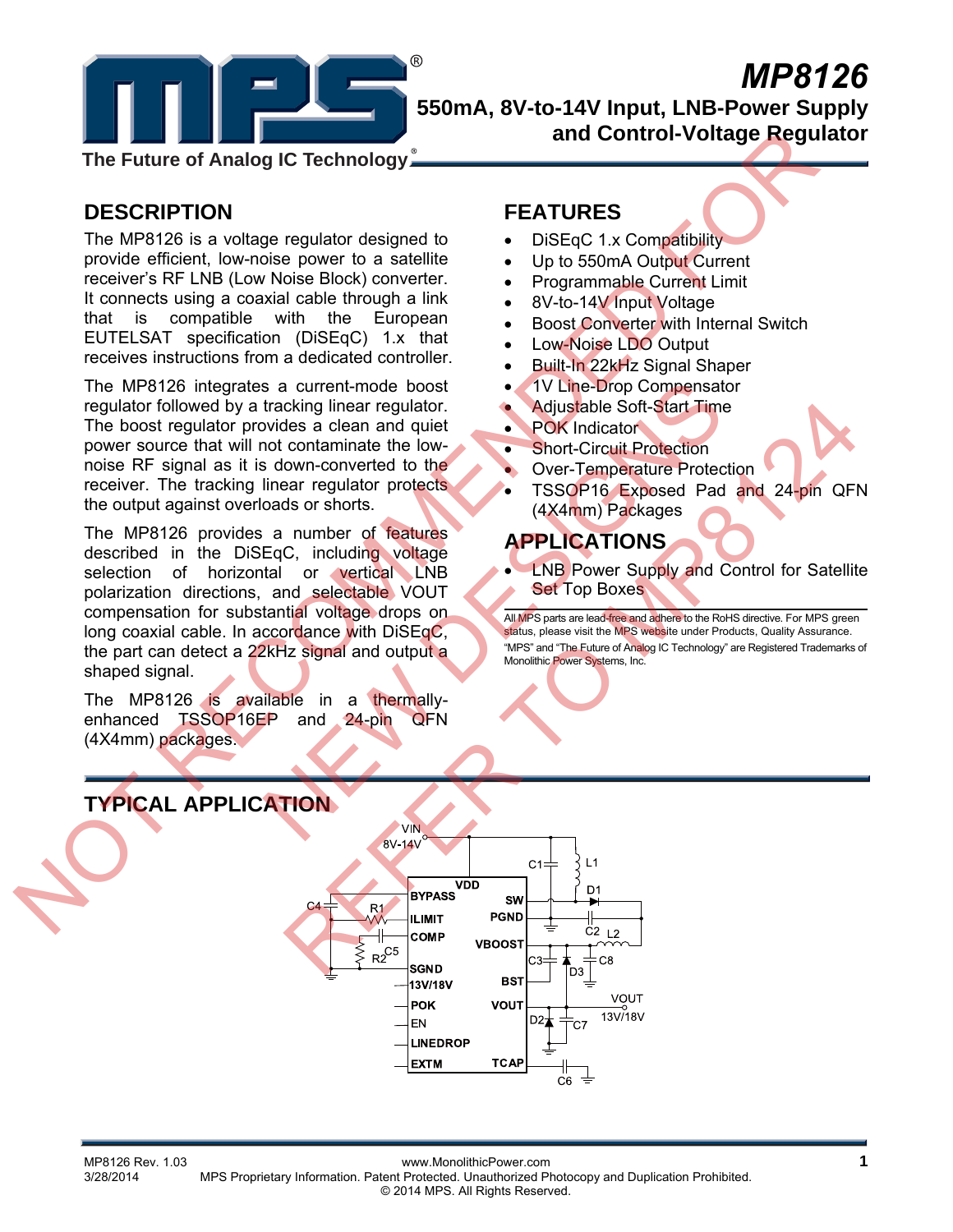

### **ORDERING INFORMATION**

| <b>Part Number</b> | Package       | <b>Top Marking</b> |  |
|--------------------|---------------|--------------------|--|
| MP8126DF*          | TSSOP16EP     | MP8126             |  |
| MP8126DR**         | QFN24 (4X4mm) | MP8126             |  |

\* For Tape & Reel, add suffix –Z (e.g. MP8126DF–Z). For RoHS compliant packaging, add suffix –LF (e.g. MP8126DF–LF–Z) \***\*** For Tape & Reel, add suffix –Z (e.g. MP8126DR–Z). For RoHS compliant packaging, add suffix –LF (e.g. MP8126DR–LF–Z)

# **PACKAGE REFERENCE**



| QFN24(4x4mm) 42  9  °C/W |  |
|--------------------------|--|
|--------------------------|--|

#### **Notes:**

- 1) Exceeding these ratings may damage the device.
- 2) The maximum allowable power dissipation is a function of the maximum junction temperature  $T_J(MAX)$ , the junction-toambient thermal resistance  $\theta_{JA}$ , and the ambient temperature  $T_A$ . The maximum allowable continuous power dissipation at any ambient temperature is calculated by  $P_D(MAX)=(T_J(MAX)-T_J(MAX)-T_J(MAX)-T_J(MAX)-T_J(MAX)$  $T_A$ )/  $\theta_{JA}$ . Exceeding the maximum allowable power dissipation will cause excessive die temperature, and the regulator will go into thermal shutdown. Internal thermal shutdown circuitry protects the device from permanent damage.
- 3) The device is not guaranteed to function outside of its operating conditions.
- 4) Measured on JESD51-7 4-layer PCB

| Recommended Operating Conditions                   |  |
|----------------------------------------------------|--|
|                                                    |  |
| Output Voltage VOUT  13V/14V/18V/19V               |  |
| Operating Junction Temp. $(T_J)$ . -40°C to +125°C |  |

BST.....................................................VBoost +7V All Other Pins................................-0.3V to 6.5 V Continuous Power Dissipation..... $(T_A=+25^{\circ}C)^{(2)}$ TSSOP-16EP…………………………………2.8W QFN24(4x4mm)………………………………2.9W Junction Temperature...............................150°C Lead Temperature ....................................260°C Storage Temperature................. -65°C to 150°C *Recommended Operating Conditions* **(3)**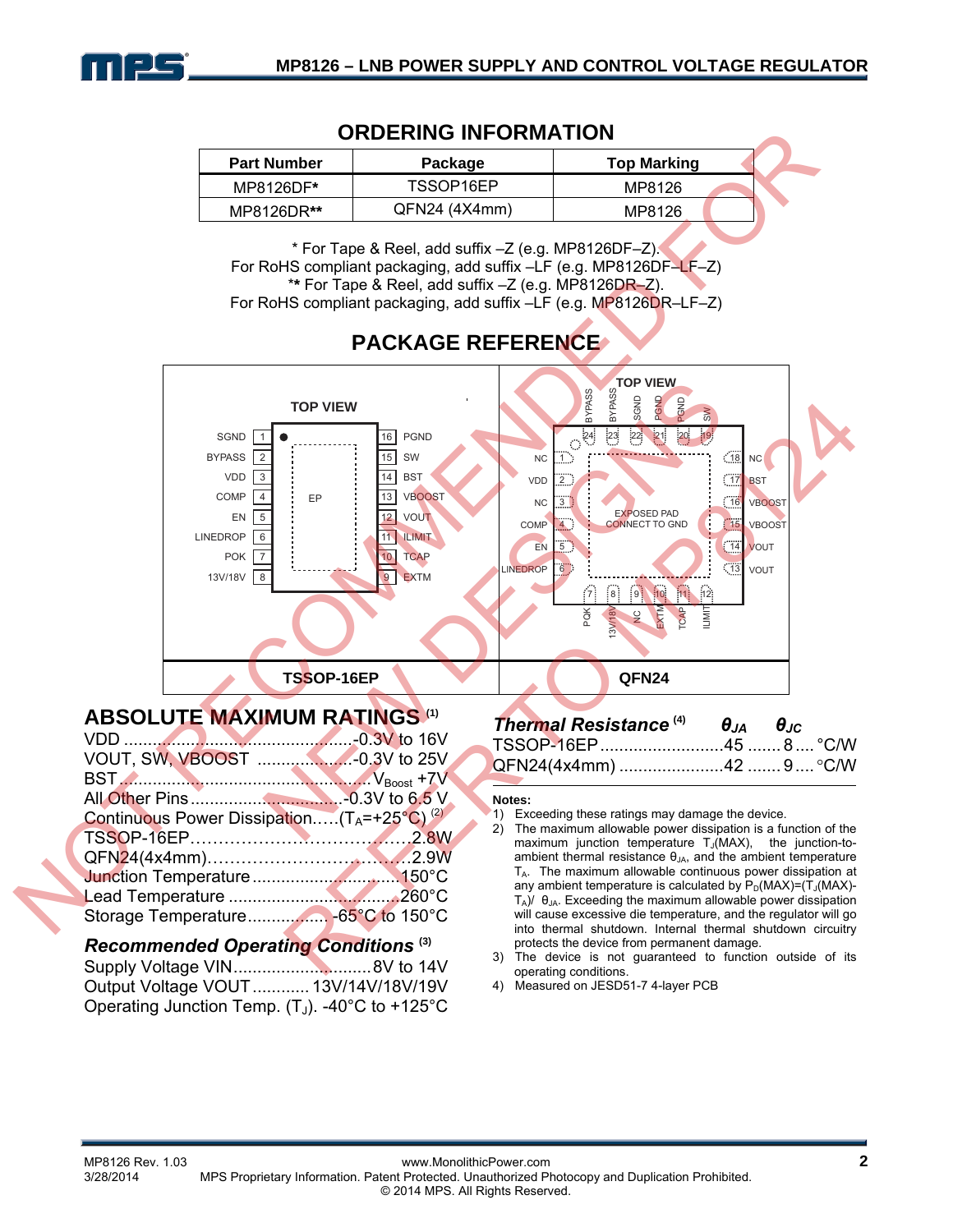

## **ELECTRICAL CHARACTERISTICS**

| <b>Parameter</b>                         | Symbol            | <b>Condition</b>                                         | Min          | <b>Typ</b>     | <b>Max</b>     | <b>Units</b>  |
|------------------------------------------|-------------------|----------------------------------------------------------|--------------|----------------|----------------|---------------|
| <b>General</b>                           |                   |                                                          |              |                |                |               |
| Input Voltage Range                      | <b>VIN</b>        |                                                          | 8            | 12             | 14             | $\vee$        |
| Input Supply Current <sup>(5)</sup>      | $I_{IN}$          | EN=High, no load                                         |              | 5              |                | mA            |
| Under-Voltage Lockout                    | <b>UVLO</b>       | VIN rising                                               | $\mathbf{z}$ |                | 8              | $\vee$        |
| <b>UVLO Hysteresis</b>                   |                   |                                                          |              | 350            |                | mV            |
|                                          | $V_{EN\_{High}}$  | $V_{EN}$ rising                                          |              |                | $\overline{2}$ | V             |
| EN Input Logic Threshold                 | $V_{EN\_Low}$     | V <sub>EN</sub> falling                                  | 0.8          |                |                | $\vee$        |
| 13V/18V Input Logic                      | $V_{13/18}$ _High | V <sub>13V/18V</sub> rising                              |              |                | $\overline{2}$ | $\vee$        |
| Threshold                                | $V_{13/18\_Low}$  | V <sub>13V/18V</sub> falling                             | 0.8          |                |                | $\vee$        |
| <b>LINEDROP Input Logic</b>              | $V_{LD_High}$     | VLINEDROP rising                                         |              |                | $\overline{2}$ | $V_{\bullet}$ |
| Threshold                                | $V_{LD\_Low}$     | VLINEDROP falling                                        | 0.8          |                |                | $\mathbf{v}$  |
| <b>TCAP Pin Current</b>                  | $I_{CHA}$         | <b>TCAP capacitor charging</b>                           |              | 7              |                | μA            |
| Output Backward Leakage<br>Current $(6)$ | <b>IBKLK</b>      | EN=Low, VOUT is clamped to<br>24V, VBOOST is floating    |              | 0.7            |                | mA            |
| Voltage on BYPASS pin                    | $V_{\text{BYP}}$  |                                                          |              | $\overline{5}$ |                | $\vee$        |
| <b>SWITCHING REGULATOR</b>               |                   |                                                          |              |                |                |               |
| <b>Boost Switch-On Resistance</b><br>(5) | R <sub>DSON</sub> | $I_{\text{OUT}}$ =500mA                                  |              | 500            |                | $m\Omega$     |
| <b>Boost Frequency</b>                   |                   |                                                          |              | 342            |                | kHz           |
| <b>LINEAR REGULATOR</b>                  |                   |                                                          |              |                |                |               |
| Dropout Voltage <sup>(5)</sup>           |                   | V <sub>BOOST</sub> -VOUT, I <sub>OUT</sub> =500mA        |              | 1.26           |                | V             |
| <b>OUTPUT</b>                            |                   |                                                          |              |                |                |               |
|                                          |                   | LINEDROP=Low,<br>13V/18V=Low, I <sub>OUT</sub> =0-100mA  | 12.93        | 13.37          | 13.81          | $\vee$        |
| <b>Output Voltage</b>                    | VOUT              | LINEDROP=Low.<br>13V/18V=High, $I_{\text{OUT}}$ =0-100mA | 17.9         | 18.49          | 19.08          | V             |
|                                          |                   | LINEDROP=High,<br>$13V/18V = Low$ , $I_{OUT} = 0.100mA$  | 13.97        | 14.41          | 14.85          | $\vee$        |
|                                          | o.                | LINEDROP=High,<br>13V/18V=High, $I_{OUT} = 0-100mA$      | 18.93        | 19.52          | 20.11          | $\vee$        |
| <b>Output Line Regulation</b>            |                   | 8V≤VIN≤14V; I <sub>OUT</sub> =100mA                      |              | $\overline{4}$ | 40             | mV            |
| Output Load Regulation <sup>(5)</sup>    |                   | 10mA≤I <sub>OUT</sub> ≤500mA,<br>13V/18V=Low             |              | 20             |                | mV            |
|                                          |                   | 10mA≤I <sub>OUT</sub> ≤500mA,<br>13V/18V=High            |              | 30             |                | mV            |
|                                          |                   |                                                          |              |                |                |               |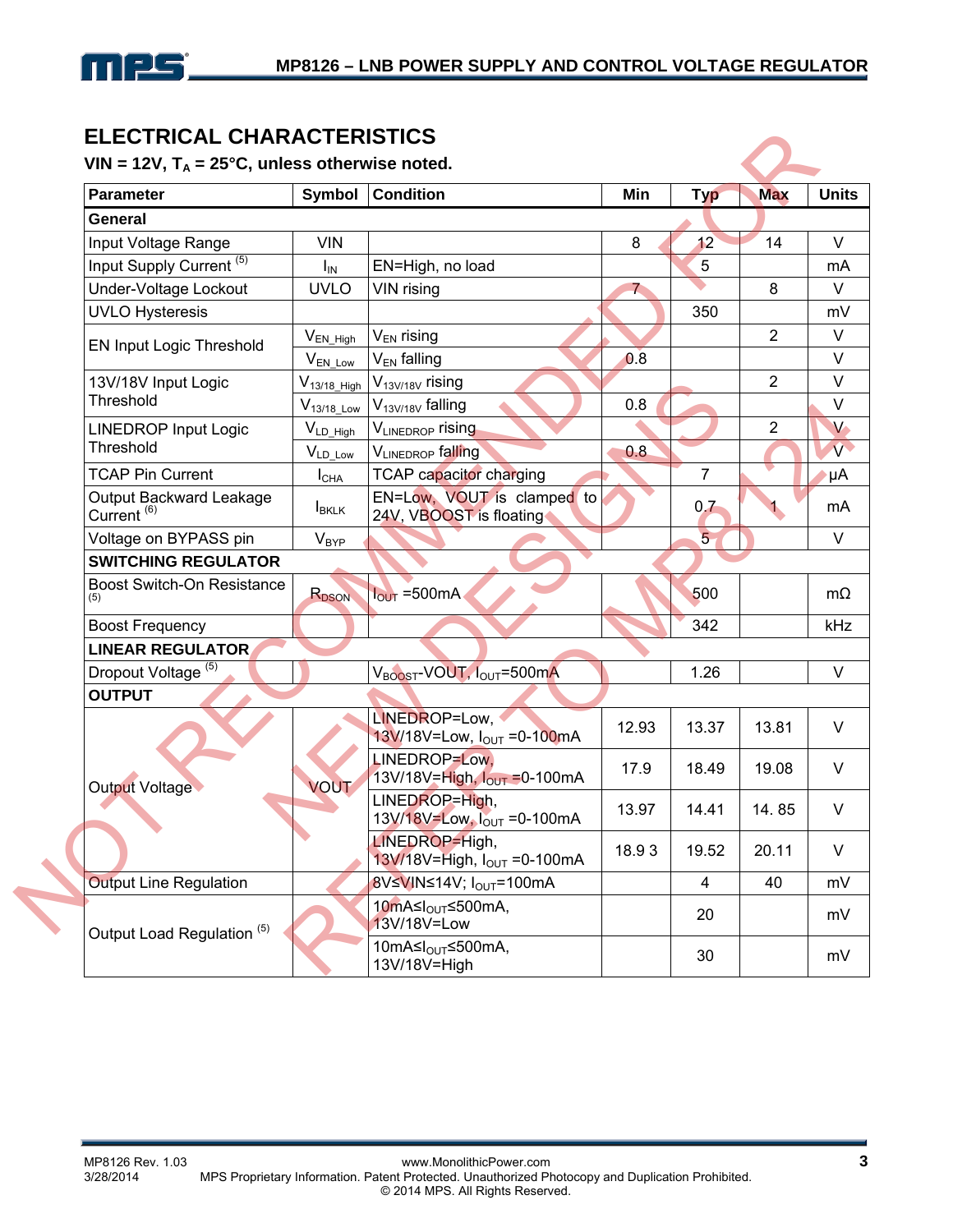

### **ELECTRICAL CHARACTERISTICS (***continued***)**

| <b>TONE Signal</b><br>$\overline{2}$<br>V <sub>EXTM</sub> rising<br>V <sub>EXTM_High</sub><br><b>EXTM Input Logic Threshold</b><br>V <sub>EXTM</sub> falling<br>0.8<br>$V_{EXTM\_Low}$<br>EXTM Frequency Range <sup>(7)</sup><br>$V_{\text{EXTM\_High}} = 3.3V, V_{\text{EXTM\_Low}} = 0V$<br>22<br>20<br>24<br>$V_{PP}$<br>Peak-to-Peak Amplitude<br>$I_{\text{OUT}} = 0$ to 100mA<br>0.4<br>0.6<br>0.8<br>$R_L = 1k\Omega$ , $C_L = 0.1\mu F$<br>Duty Cycle<br>50<br>$R_L = 1k\Omega$ , $C_L = 0.1\mu F$<br>Rise and Fall Time<br>8<br><b>Over-Current Protection</b><br><b>Output Current Limit</b><br>$R_{LIMIT} = 10k\Omega$<br>600<br>770<br>1100<br>I <sub>LIMIT</sub><br>Dynamic Overload-<br>Time between restart attempts<br><b>TOFF</b><br>Protection Off Time<br>Dynamic Overload-<br>Time to onset of shutdown<br>50<br>T <sub>ON</sub><br>Protection On Time<br><b>POK</b><br>POK Upper-Trip Threshold<br>V <sub>FB</sub> with respect to nominal<br>12 |
|-----------------------------------------------------------------------------------------------------------------------------------------------------------------------------------------------------------------------------------------------------------------------------------------------------------------------------------------------------------------------------------------------------------------------------------------------------------------------------------------------------------------------------------------------------------------------------------------------------------------------------------------------------------------------------------------------------------------------------------------------------------------------------------------------------------------------------------------------------------------------------------------------------------------------------------------------------------------------|
|                                                                                                                                                                                                                                                                                                                                                                                                                                                                                                                                                                                                                                                                                                                                                                                                                                                                                                                                                                       |
|                                                                                                                                                                                                                                                                                                                                                                                                                                                                                                                                                                                                                                                                                                                                                                                                                                                                                                                                                                       |
|                                                                                                                                                                                                                                                                                                                                                                                                                                                                                                                                                                                                                                                                                                                                                                                                                                                                                                                                                                       |
|                                                                                                                                                                                                                                                                                                                                                                                                                                                                                                                                                                                                                                                                                                                                                                                                                                                                                                                                                                       |
|                                                                                                                                                                                                                                                                                                                                                                                                                                                                                                                                                                                                                                                                                                                                                                                                                                                                                                                                                                       |
|                                                                                                                                                                                                                                                                                                                                                                                                                                                                                                                                                                                                                                                                                                                                                                                                                                                                                                                                                                       |
|                                                                                                                                                                                                                                                                                                                                                                                                                                                                                                                                                                                                                                                                                                                                                                                                                                                                                                                                                                       |
|                                                                                                                                                                                                                                                                                                                                                                                                                                                                                                                                                                                                                                                                                                                                                                                                                                                                                                                                                                       |
|                                                                                                                                                                                                                                                                                                                                                                                                                                                                                                                                                                                                                                                                                                                                                                                                                                                                                                                                                                       |
|                                                                                                                                                                                                                                                                                                                                                                                                                                                                                                                                                                                                                                                                                                                                                                                                                                                                                                                                                                       |
|                                                                                                                                                                                                                                                                                                                                                                                                                                                                                                                                                                                                                                                                                                                                                                                                                                                                                                                                                                       |
|                                                                                                                                                                                                                                                                                                                                                                                                                                                                                                                                                                                                                                                                                                                                                                                                                                                                                                                                                                       |
|                                                                                                                                                                                                                                                                                                                                                                                                                                                                                                                                                                                                                                                                                                                                                                                                                                                                                                                                                                       |
| V <sub>EB</sub> with respect to nominal<br>$-12$<br>POK Lower-Trip Threshold                                                                                                                                                                                                                                                                                                                                                                                                                                                                                                                                                                                                                                                                                                                                                                                                                                                                                          |
| POK Output Lower Voltage<br>$I_{SINK}$ = 5mA<br>0.3                                                                                                                                                                                                                                                                                                                                                                                                                                                                                                                                                                                                                                                                                                                                                                                                                                                                                                                   |
| <b>Thermal Protection</b>                                                                                                                                                                                                                                                                                                                                                                                                                                                                                                                                                                                                                                                                                                                                                                                                                                                                                                                                             |
| Over-Temperature<br>150<br>Shutdown <sup>'(5)</sup>                                                                                                                                                                                                                                                                                                                                                                                                                                                                                                                                                                                                                                                                                                                                                                                                                                                                                                                   |
| Over-Temperature<br>20<br><b>Protection Hysteresis</b>                                                                                                                                                                                                                                                                                                                                                                                                                                                                                                                                                                                                                                                                                                                                                                                                                                                                                                                |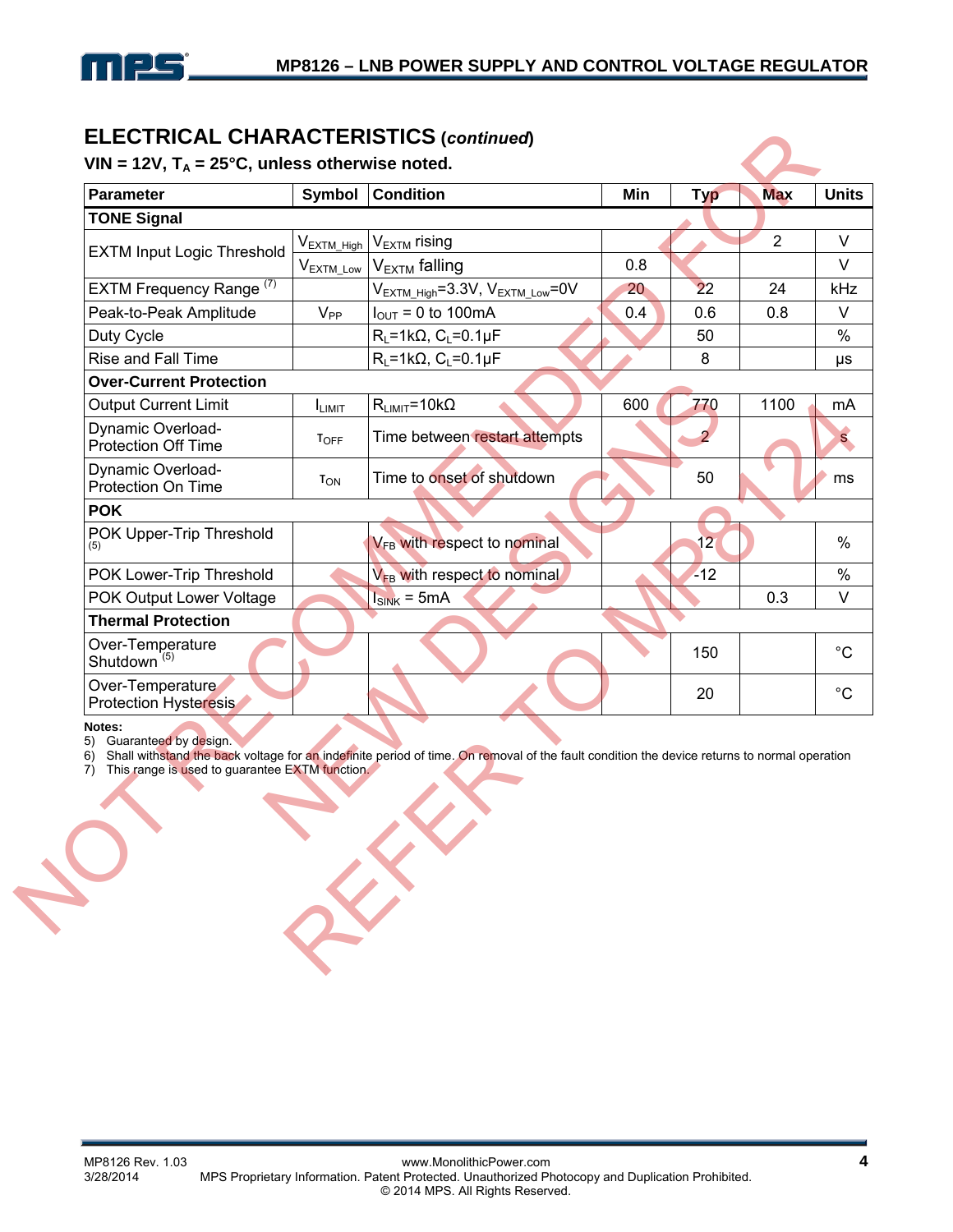

### **PIN FUNCTIONS**

| <b>SGND</b><br><b>BYPASS</b><br><b>VDD</b><br><b>COMP</b><br>EN<br><b>LINEDROP</b> | Analog ground.<br>Connect a bypass capacitor for the internal regulator.<br>Input supply.<br>suggested).<br>automatic startup. Do not leave EN floating.                                                                                                                                      |
|------------------------------------------------------------------------------------|-----------------------------------------------------------------------------------------------------------------------------------------------------------------------------------------------------------------------------------------------------------------------------------------------|
|                                                                                    | Compensation pin for Boost regulator (47nF& 4.7k & 470pF is<br>Regulator On/Off Control Input. The output is disabled when this pin<br>goes low. The converter turns on when this pin goes high. Connect EN<br>to the input source (through a 100k $\Omega$ pull-up resistor if VIN > 6V) for |
|                                                                                    |                                                                                                                                                                                                                                                                                               |
|                                                                                    |                                                                                                                                                                                                                                                                                               |
|                                                                                    |                                                                                                                                                                                                                                                                                               |
|                                                                                    |                                                                                                                                                                                                                                                                                               |
|                                                                                    | VOUT compensation selection. For voltage drops on the long coaxial<br>cable. The LDO output increases by 1V when LINEDROP is high,. Do<br>not leave LINEDROP floating.                                                                                                                        |
| <b>POK</b>                                                                         | Power OK. A high output indicates that LDO output is within ±12% of<br>nominal value. A low output means that LDO output is outside this<br>window.                                                                                                                                           |
| 13V/18V                                                                            | Select 13V or 18V. For output voltage. Select logic HIGH for 18V and<br>LOW for 13V. Do not leave this pin floating.                                                                                                                                                                          |
| <b>EXTM</b>                                                                        | External Modulation Input. For 22kHz signaling that is internally shaped<br>and transferred to the output. Tie it to ground if not used.                                                                                                                                                      |
| <b>TCAP</b>                                                                        | Internal voltage reference for LDO output, A soft-start capacitor can be<br>connected to this pin to set rise time of the output voltage. The<br>capacitor should be very close to this pin and SGND, and the route<br>should keeps far away from any noise like SW copper.                   |
| <b>ILIMIT</b>                                                                      | Output Current Limit Set. Sets the LDO output current limit of LDO.<br>Program using a resistor from ILIMIT to GND.                                                                                                                                                                           |
| <b>VOUT.</b>                                                                       | <b>Output Voltage.</b>                                                                                                                                                                                                                                                                        |
| <b>VBOOST</b>                                                                      | Internal LDO Input.                                                                                                                                                                                                                                                                           |
| <b>BST</b>                                                                         | Internal LDO Driver Supply.                                                                                                                                                                                                                                                                   |
| <b>SW</b>                                                                          | Switching Input. Drain of the internal boost-stage MOSFET. Connect<br>the power inductor and output rectifier to SW.                                                                                                                                                                          |
| <b>PGND</b>                                                                        | Power Ground.                                                                                                                                                                                                                                                                                 |
| <b>NC</b>                                                                          | Not Connect.                                                                                                                                                                                                                                                                                  |
| <b>Exposed Pad</b>                                                                 | Heatsink. Not connected internally. Connect to a metal GND pad for<br>best results. Do not connect to other pins.                                                                                                                                                                             |
|                                                                                    | 1, 3, 9, 18                                                                                                                                                                                                                                                                                   |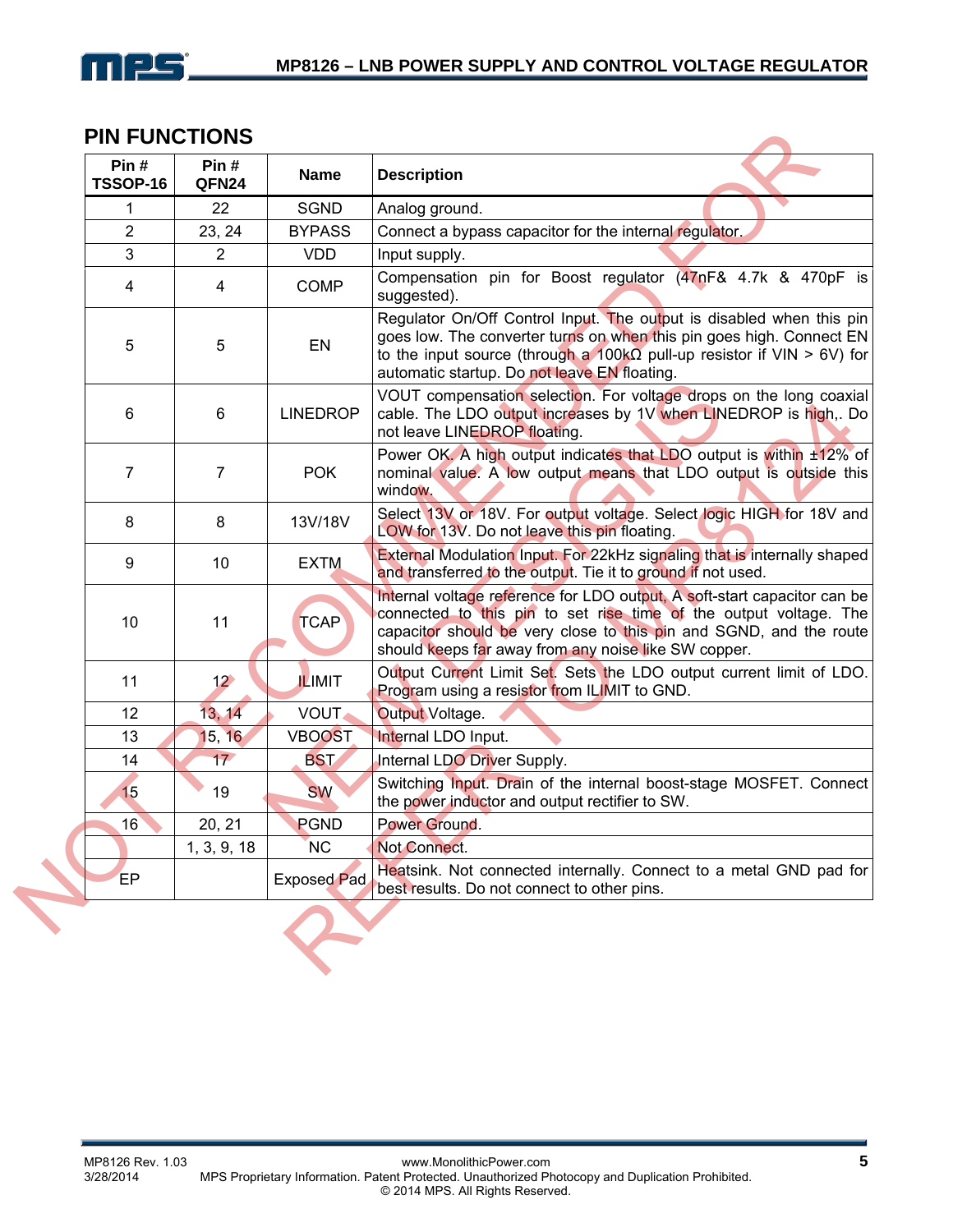

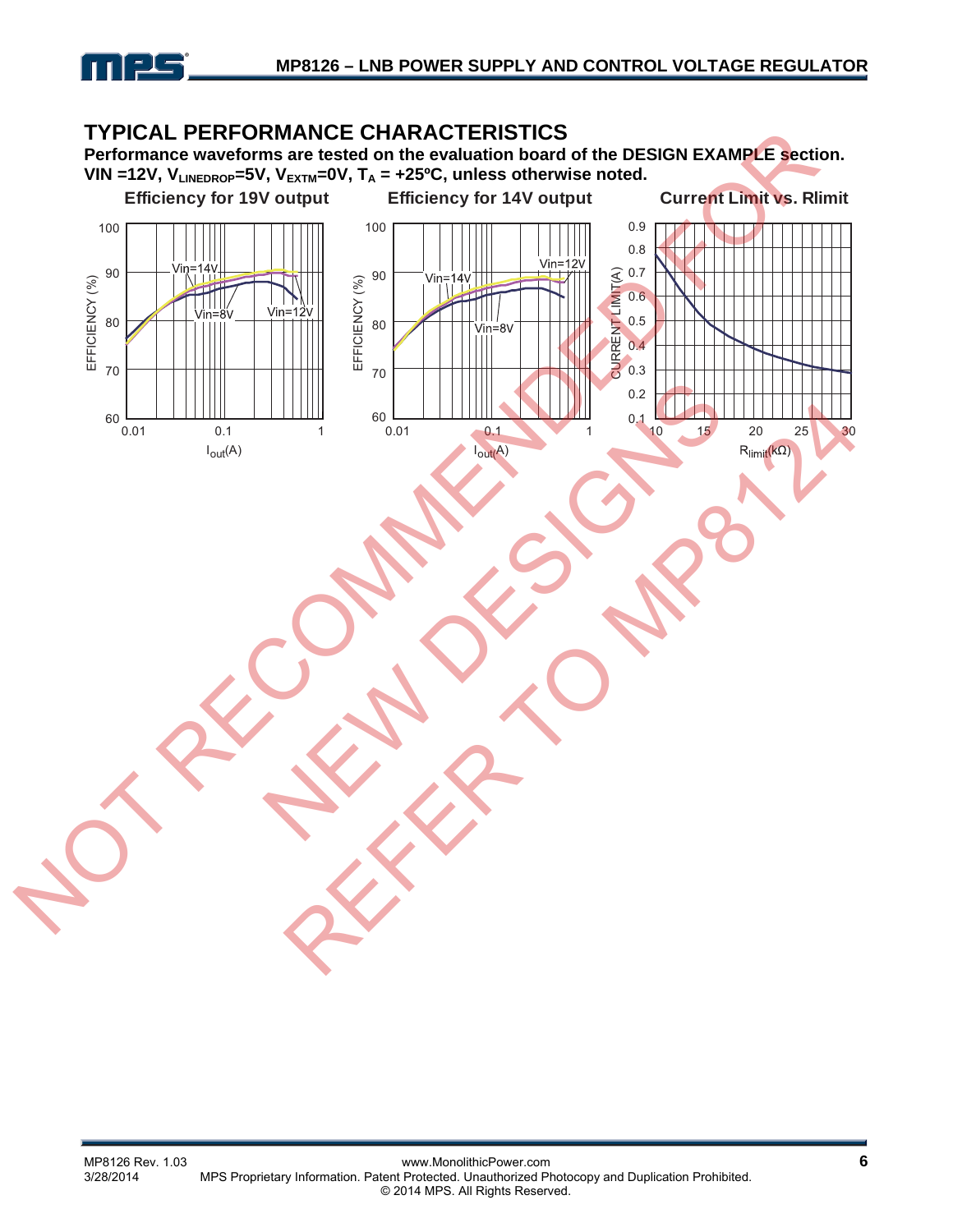

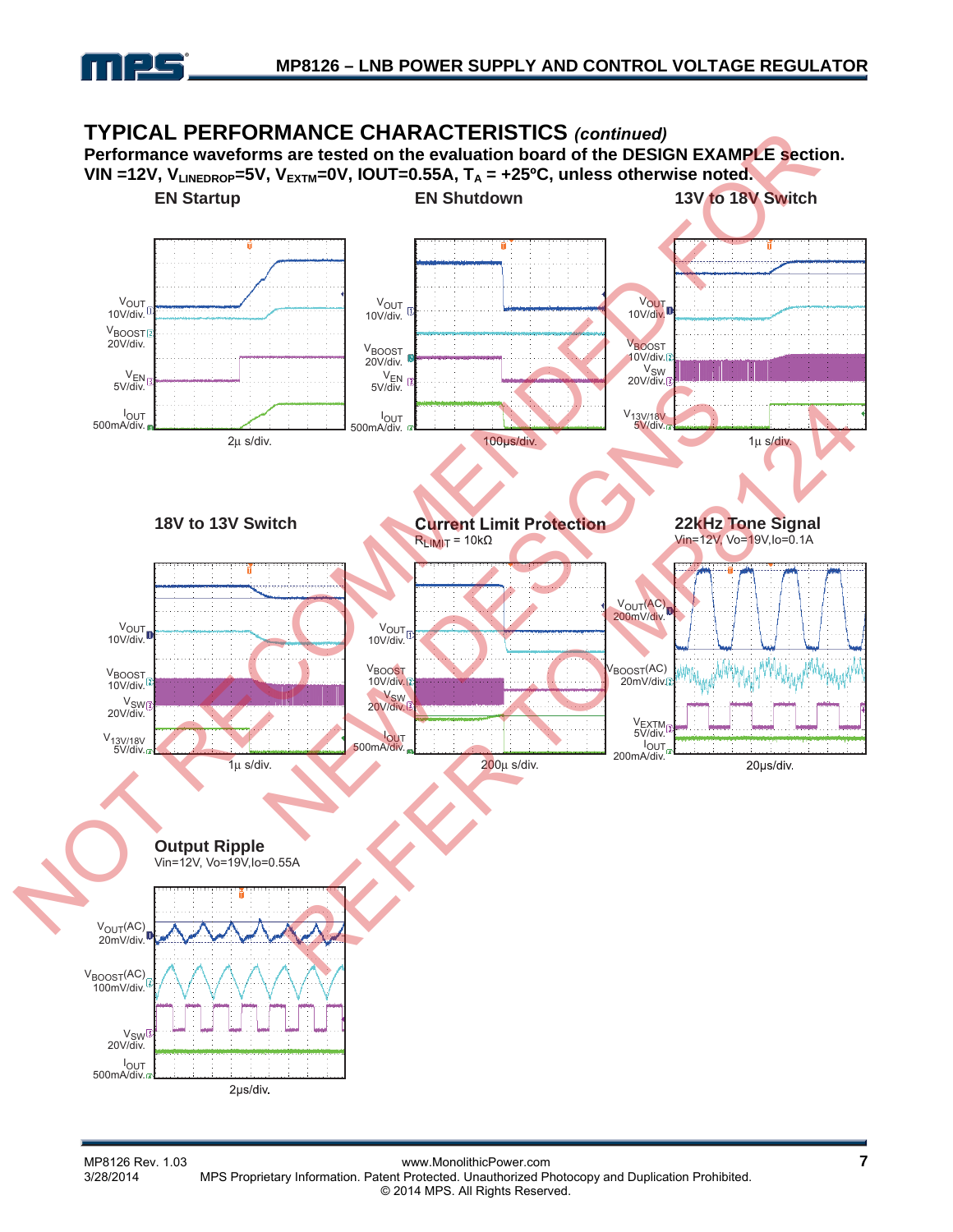

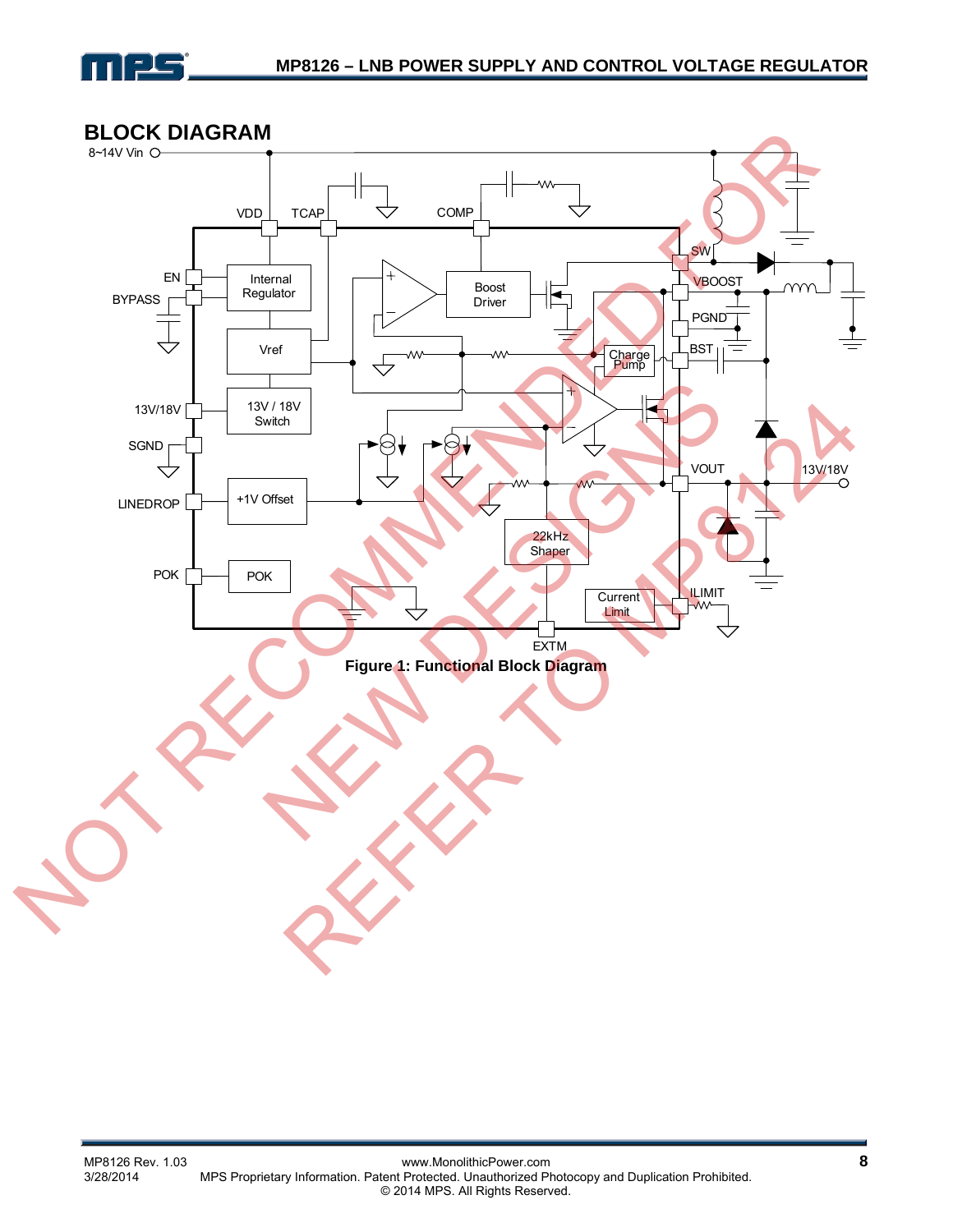

### **OPERATION**

The MP8126 is a single-output voltage regulator that provides both the supply voltage and the control signal from satellite set-top box modules to the LNB (low noise block) of the antenna port.

The MP8126 has an integrated boost converter that—from a single supply source between 8V and 14V—generates a voltage that enables the linear post-regulator to function while minimizing power dissipation.

#### **Boost Converter/Linear Regulator**

The boost converter is a fixed-frequency, nonsynchronous, voltage regulator with peak current mode control. The operating frequency is 342 kHz, typically.

To reduce power dissipation, the boost converter operates in a pulse-skipping mode at light load.

The output voltage of the boost converter tracks the requested output voltage to allow the linear regulator to work at the minimum drop-out voltage.

#### **13V/18V Switching**

The 13V/18V logic input pin can set the output voltage to select different LNB polarization directions. A logic HIGH sets the output to 18V LOW sets it to 13V.

#### **LINEDROP Control**

The MP8126 has a voltage compensation function that compensates for excessive voltage drop along the coaxial cable. Setting the LINEDROP pin to HIGH allows the output voltage increases by 1V while LOW disables the function. **OPERATION**<br>
The MPS126 is a single-output voltage Current Limit the sixter on measure of the control of the control of the control of the control of the control of the control of the control of the control of the control

#### **Soft-Start**

An external capacitor  $(C_{SS})$  implements the softstart function. Estimate the value of  $C_{SS}$  given the required slew rate (k) of the output voltage using the following formula:

$$
C_{\rm SS} = (15 \times I_{\rm CHA})/k
$$

Where  $I_{CHA}$  is typically 7µA.

#### **Current Limit**



An external resistor connected to the  $I_{LIMIT}$  pin limits the output current dynamically. Select  $R<sub>LIMIT</sub>$  using the following formula:

# $L_{LIMIT}$  = 7700 / R<sub>LIMIT</sub>

When an overload occurs, the device regulates the output current at the current limit level for 50ms. If the overload is still detected after this 50ms, the output shuts down for 2 seconds before the resuming the output.

The boost converter uses an integrated cycleby-cycle over-current limit function that guarantees the part works with a full load.

To ensure normal current-limiting functionality, select a R<sub>LIMIT</sub> not less than 10kΩ

#### **Power Good (POK)**

POK connects to an internal, open-drain device. When the output voltage falls out of the ±12% normal value range, POK is pulled down. Otherwise, POK is pulled high.

#### **Tone Generation**

In accordance with DiSEqC standards, the part can detect a 22kHz signal through EXTM pin, shape it with the built-in amplitudes and rise/fall times, and modulate the output (Figure 2). Tie the EXTM pin to GND if the 22kHz signal isn't needed. The boost converter uses and the operation<br>
The boost converter uses and the operating frequency on the part works with<br>
the operating frequency<br>
In the boost of the boost<br>
Select a Rumm not less than 11<br>
when the output v



#### **Figure 2: Tone Signal at Output Thermal Protection**

When the junction temperature exceeds +150°C, the part shuts down. Once the junction temperature cools—typically to 130°C—the part restarts automatically.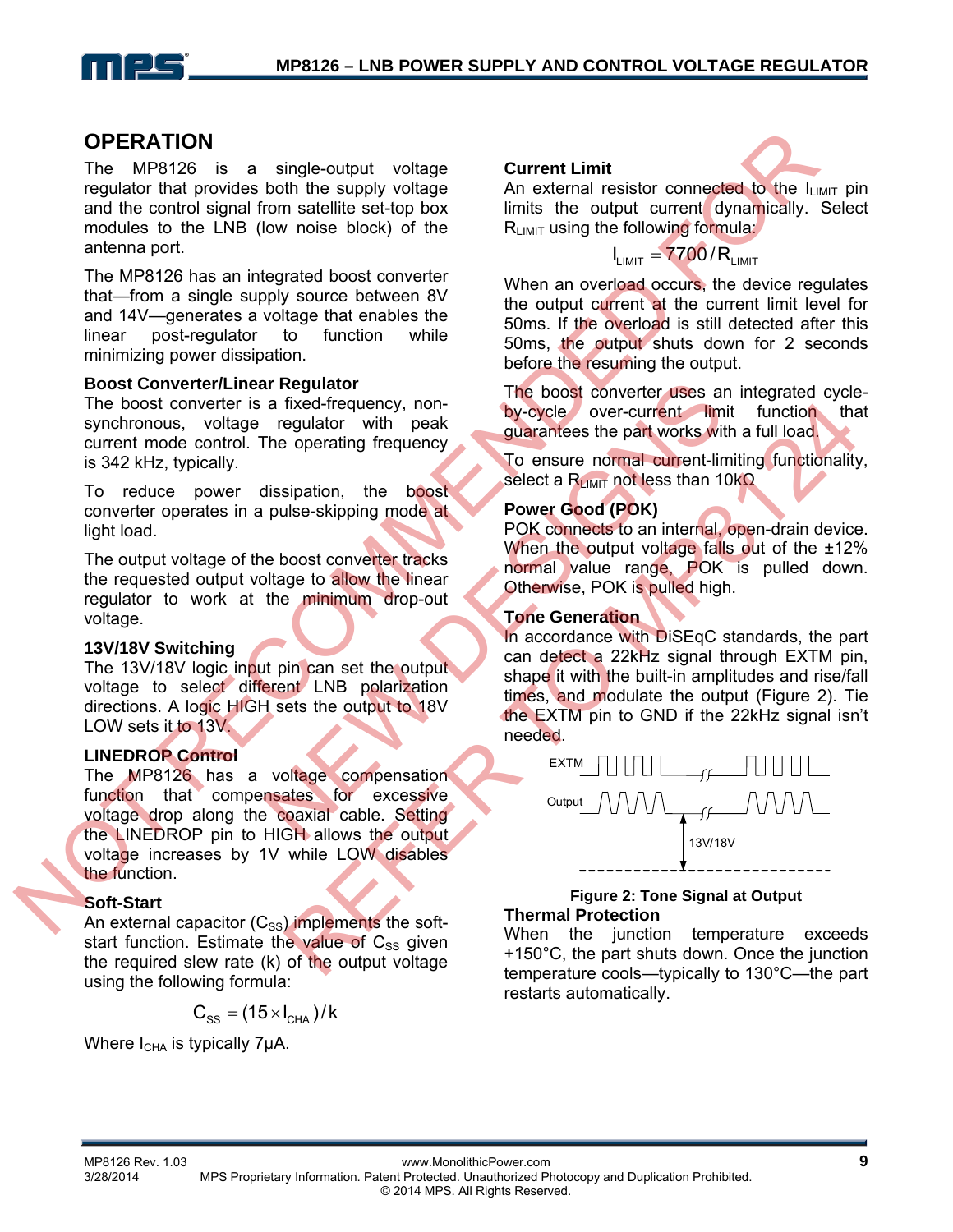# **APPLICATION INFORMATION COMPONENT SELECTION**

#### **Selecting the Input Capacitor**

The input capacitor (C1) is required to maintain the DC input voltage. For best results, use ceramic capacitors with low ESR/ESL. Estimate the input voltage ripple using the formula below:

$$
\Delta V_{IN} = \frac{V_{IN}}{8f_s^2 \cdot L \cdot C1} \cdot \left(1 - \frac{V_{IN}}{V_{OUT}}\right)
$$

A 10μF X7R ceramic capacitor is recommended for most application.

**Setting the Output Boost Converter Capacitor**  The output current of the step-up converter is discontinuous, and therefore requires a capacitor to supply the AC current to the load. Use low-ESR capacitors for the best performance. The output voltage ripple can be estimated by the below formula. **APPILCED INFORMATION**<br>
Selecting the Input chapter both is required to maintain<br>
The input victoric process results, use<br>
The input victoric (C) is required to maintain<br>
The input victoric form the USW and the selection Calibratic Communication<br>
NEW TROUT RECOMMENDATE<br>
The step-up converter is reduced performance. EMI<br>
The step-up converter is reduced performance. EMI<br>
The best performance The<br>
2. Place high current path (SV<br>
2. Place hig

$$
\Delta V_{\text{OUT}} = \frac{V_{\text{OUT}}}{f_s \cdot R_L \cdot C2} \cdot \left(1 - \frac{V_{\text{IN}}}{V_{\text{OUT}}}\right)
$$

Where  $R_1$  is the value of load resistor.

Ceramic capacitors with X7R dielectrics are highly recommended because of their low ESR and small temperature coefficient. Typically, a 22μF X7R ceramic capacitor is recommended.

### **Selecting the Inductor of Boost Converter**

Select an inductor with a DC current rating that is at least 25% higher than the maximum load current. For most designs, derive the inductance value from the following equation.

$$
L = \frac{V_{IN}(V_{OUT} - V_{IN})}{f_s \cdot V_{OUT} \cdot \Delta I_L}
$$

Where  $\Delta I_L$  is the inductor ripple current. Choose the inductor ripple current to be approximately 30% of the maximum load current.

### **Selecting the Boost Converter Rectifier Diode**

The high switching frequency requires highspeed rectifiers, such as Schottky diodes for their fast recovery times and low forward voltage. For most applications, use a 2A Schottky diode.

### **DESIGN EXAMPLE**

Below is a design example that follows the

application guidelines for the following specifications:

Figure 4 shows the detailed application schematic. The typical performance and circuit waveforms have been shown in the Typical Performance Characteristics section. For more applications, please refer to the Evaluation Board Data Sheet.

### **LAYOUT RECOMMENDATION**

Layout is important, poor layout results in reduced performance, EMI problems, resistive loss, and even system instability. Following the below rules and figure 3 for the layout design:

- 1. Place high current path (SW, D1, C2 and IC-PGND) very close to the device with short, direct and wide traces.
- 2. Place the decoupling capacitor C3 across VDD and SGND as close as possible.
- 3. Place the decoupling capacitor C4 across BYPASS and SGND as close as possible.
- 4. Place the LDO input/output capacitor C11/C8 across VBOOST/VOUT and PGND as close as possible.
- 5. Place capacitor C7 across TCAP and SGND pins as close as possible.
- 6. Keep the switching node (SW) plane as small as possible and far away from the TCAP and ILIMT trace.
- 7. Add copper and vias on GND net around the device to help dissipate heat. The PGND and SGND should be connected through a star **Example the maximum bad and the maximum bad in the maximum bad in the maximum bad all server is the coupling that is a possible.**<br> **Example the control of the state of the state of the state of the state of the state of**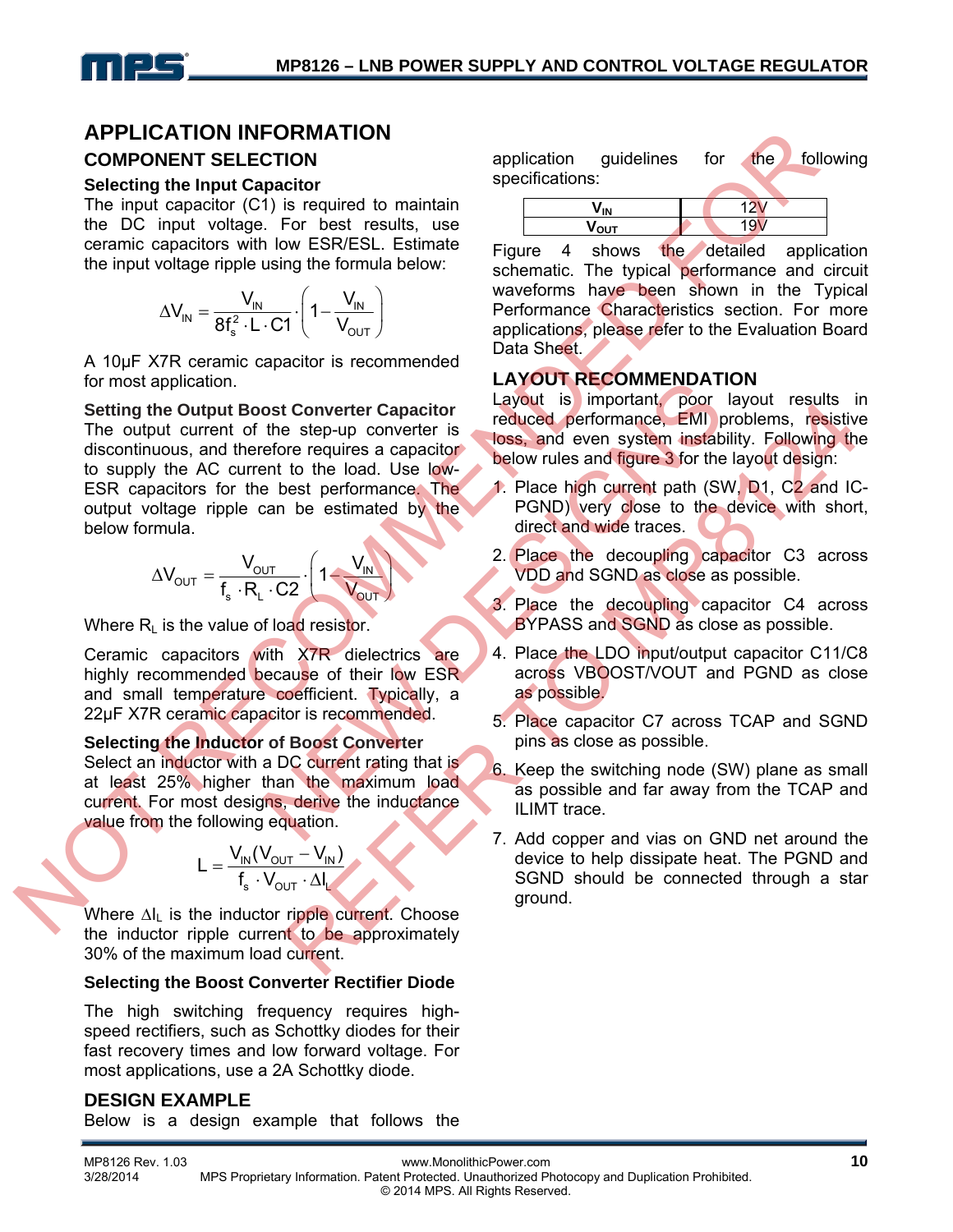

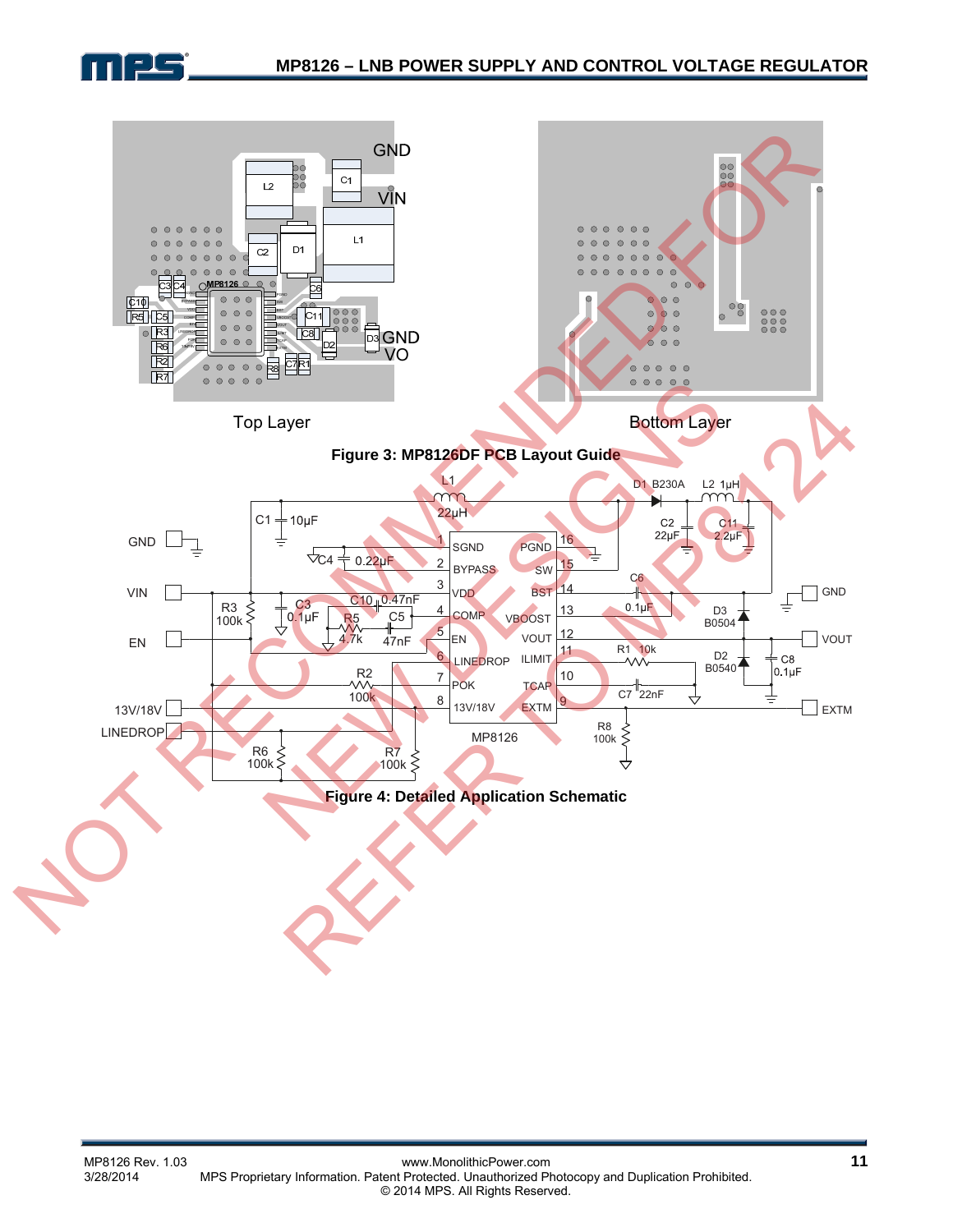

### **PACKAGE INFORMATION**